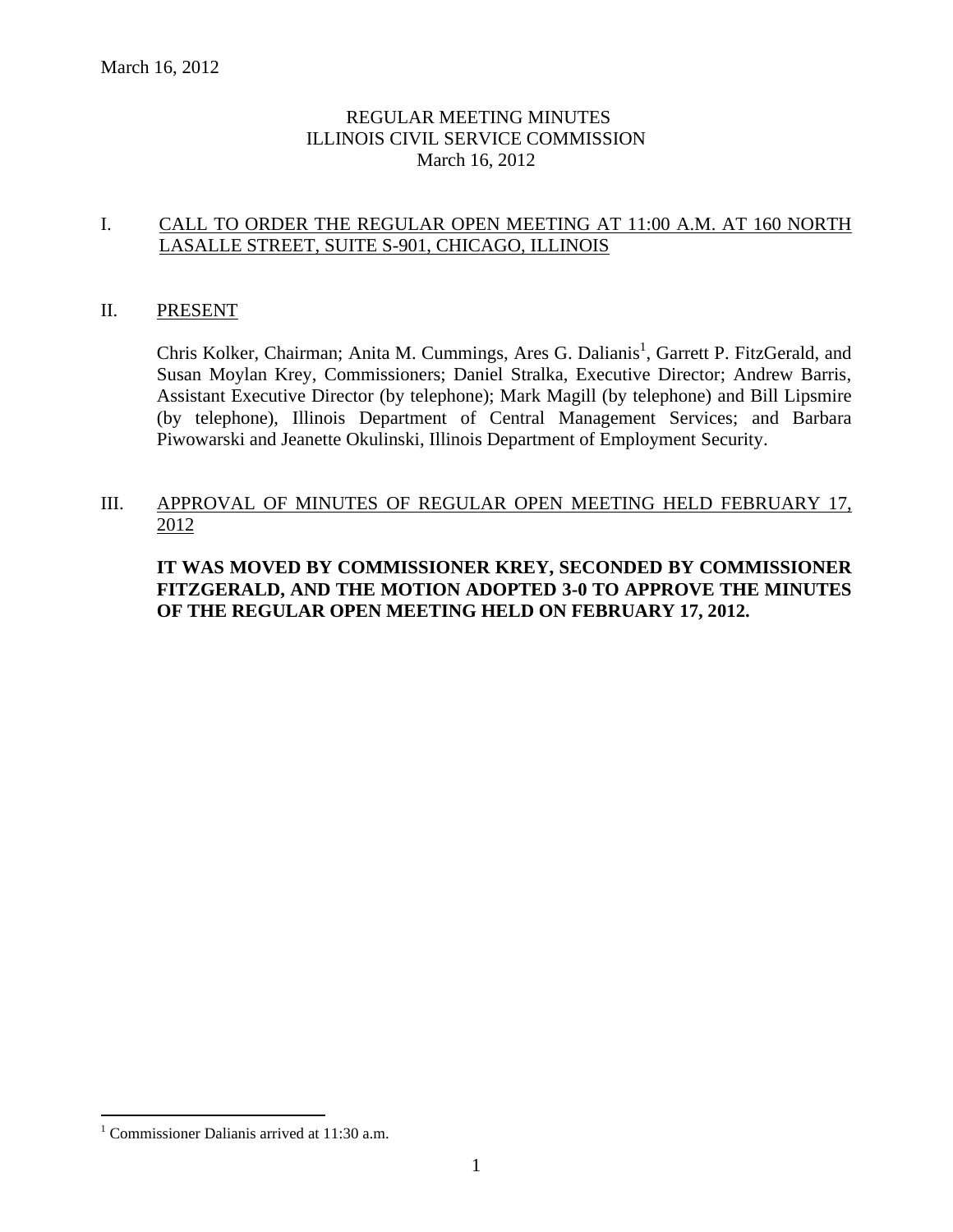#### EXEMPTIONS UNDER SECTION 4d(3) OF THE PERSONNEL CODE IV.

# A. Report on Exempt Positions from Illinois Dept. of Central Management Services

|        | Total            | Number of Exempt<br>Positions |
|--------|------------------|-------------------------------|
| Agency | <b>Employees</b> |                               |
|        |                  |                               |
|        |                  |                               |
|        |                  |                               |
|        |                  |                               |
|        |                  |                               |
|        |                  |                               |
|        |                  |                               |
|        |                  |                               |
|        |                  |                               |
|        |                  |                               |
|        |                  |                               |
|        |                  |                               |
|        |                  |                               |
|        |                  |                               |
|        |                  |                               |
|        |                  |                               |
|        |                  |                               |
|        |                  |                               |
|        |                  |                               |
|        |                  |                               |
|        |                  |                               |
|        |                  |                               |
|        |                  |                               |
|        |                  |                               |
|        |                  |                               |
|        |                  |                               |
|        |                  |                               |
|        |                  |                               |
|        |                  |                               |
|        |                  |                               |
|        |                  |                               |
|        |                  |                               |
|        |                  |                               |
|        |                  |                               |
|        |                  |                               |
|        |                  |                               |
|        |                  |                               |
|        |                  |                               |
|        |                  |                               |
|        |                  |                               |
|        |                  |                               |
|        |                  |                               |
|        |                  |                               |
|        |                  |                               |
|        |                  |                               |
|        |                  |                               |
|        |                  |                               |
|        |                  |                               |
|        |                  |                               |
|        |                  |                               |
|        |                  |                               |
|        |                  |                               |
|        |                  |                               |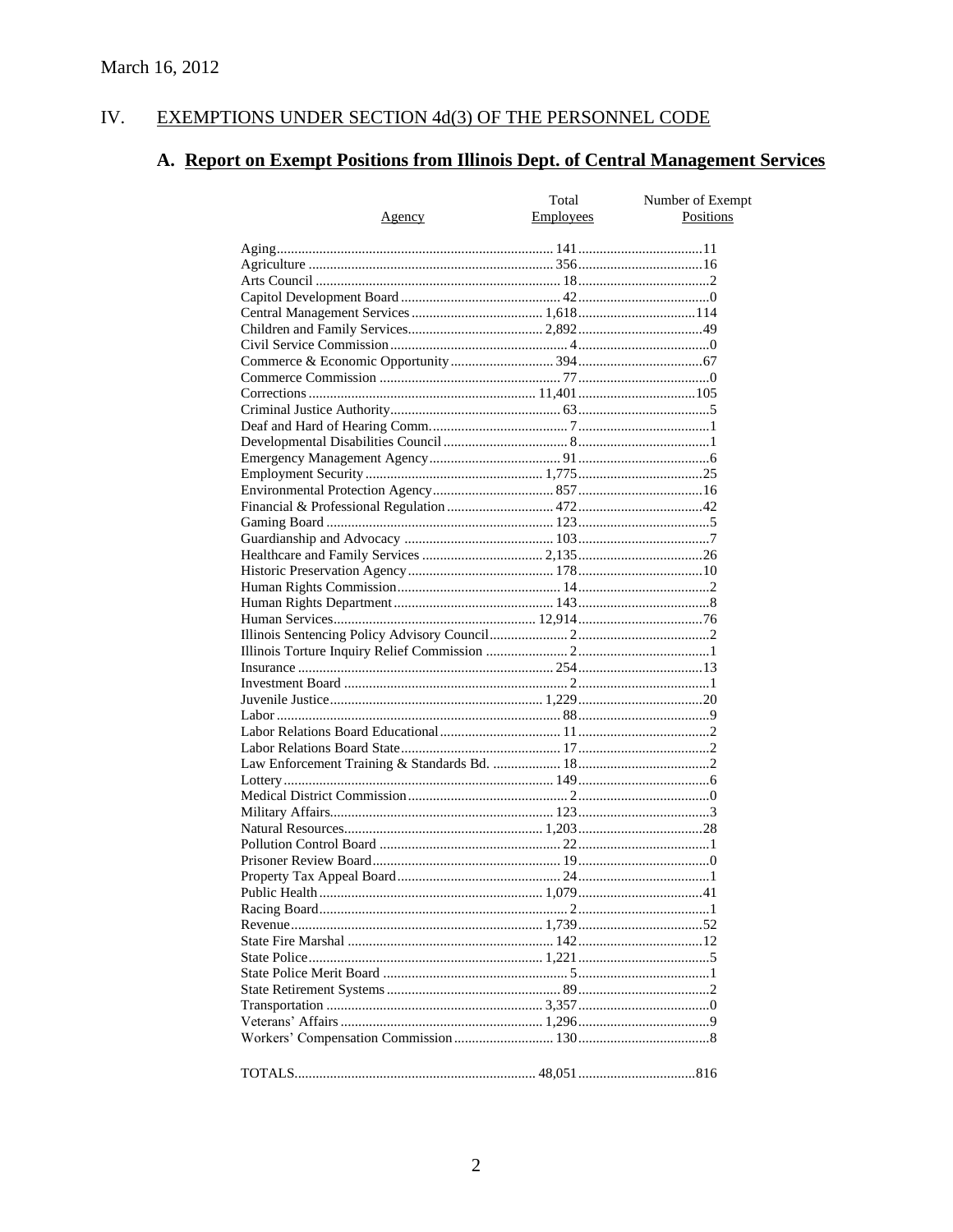# **B. Governing Rule – Section 1.142 Jurisdiction B Exemptions**

- a) The Civil Service Commission shall exercise its judgment when determining whether a position qualifies for exemption from Jurisdiction B under Section 4d(3) of the Personnel Code. The Commission will consider any or all of the following factors inherent in the position and any other factors deemed relevant to the request for exemption:
	- 1) The amount and scope of principal policy making authority;
	- 2) The amount and scope of principal policy administering authority;
	- 3) The amount of independent authority to represent the agency, board or commission to individuals, legislators, organizations or other agencies relative to programmatic responsibilities;
	- 4) The capability to bind the agency, board or commission to a course of action;
	- 5) The nature of the program for which the position has principal policy responsibility;
	- 6) The placement of the position on the organizational chart of the agency, board or commission;
	- 7) The mission, size and geographical scope of the organizational entity or program within the agency, board or commission to which the position is allocated or detailed.
- b) The Commission may, upon its own action after 30 days notice to the Director of Central Management Services or upon the recommendation of the Director of the Department of Central Management Services, rescind the exemption of any position that no longer meets the requirements for exemption set forth in subsection (a). However, rescission of an exemption shall be approved after the Commission has determined that an adequate level of managerial control exists in exempt status that will insure responsive and accountable administrative control of the programs of the agency, board or commission.
- c) For all positions currently exempt by action of the Commission, the Director of Central Management Services shall inform the Commission promptly in writing of all changes in essential functions, reporting structure, working title, work location, position title, position number or specialized knowledge, skills, abilities, licensure or certification.
- d) Prior to granting an exemption from Jurisdiction B under Section 4d(3) of the Personnel Code, the Commission will notify the incumbent of the position, if any, of its proposed action. The incumbent may appear at the Commission meeting at which action is to be taken and present objections to the exemption request.

(Source: Amended at 34 Ill. Reg. 3485, effective March 3, 2010)

\* \* \*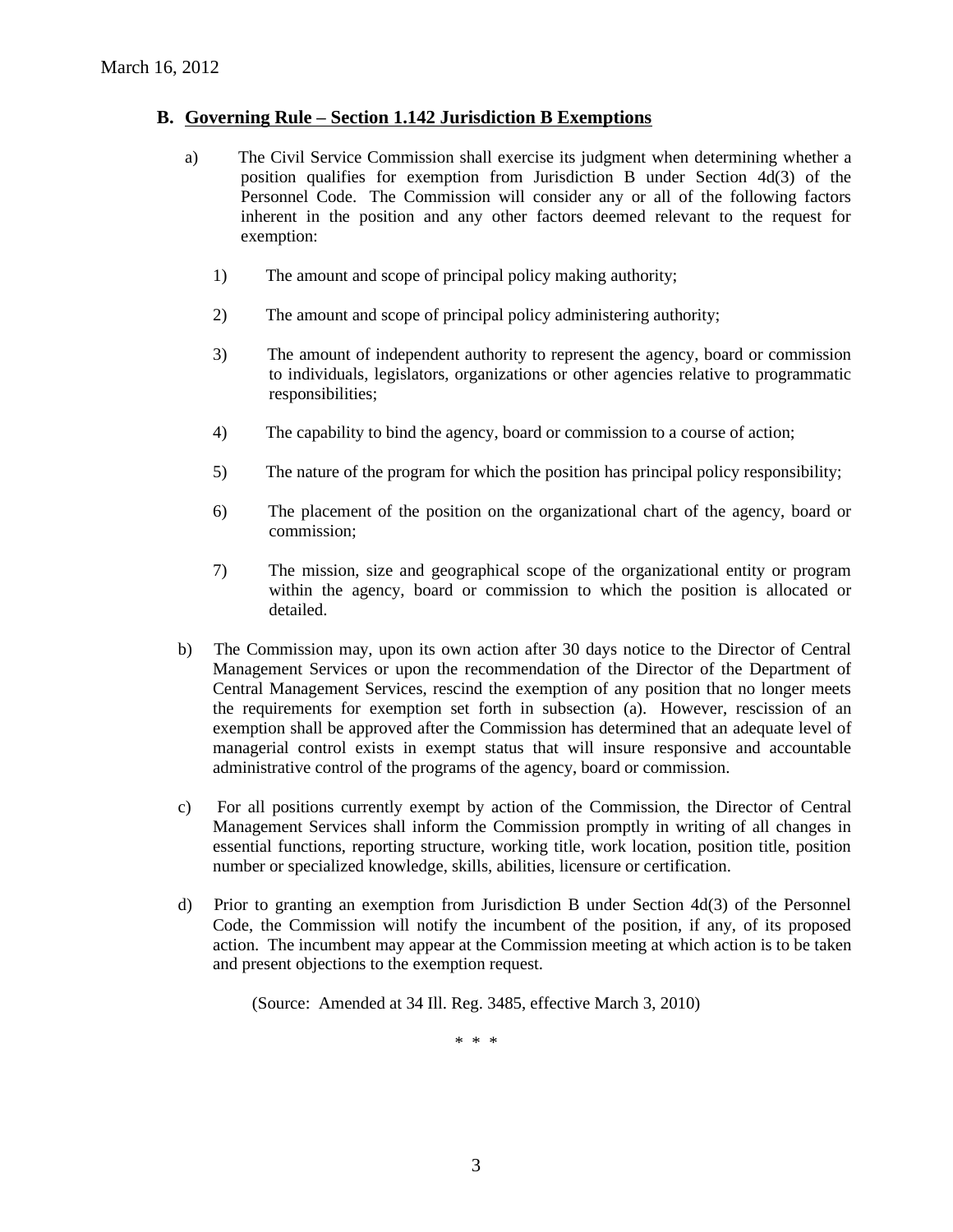# **C. Requests for 4d(3) Exemption**

Executive Director Daniel Stralka reported:

- $\bullet$ As to Item C, the agency withdrew this request.
- As to Item D, this request is for the Project Manager for the Misclassified Worker Program at the Illinois Department of Employment Security, a position that reports to an interim supervisory position that reports to the Director. This supervisory position has yet to be established since this request is the first step in a reorganization. The program area of this request is such that it would clearly support a principal policy exemption request. The misclassified worker program is designed to ensure employers properly classify their workers as employees as opposed to independent contractors or otherwise which excuses them from paying unemployment insurance. Illinois is following the lead of New York on this which discovered over \$704 million in unreported wages when it launched a similar program. This position is charged with developing and running this program for Illinois. However, Staff was unable to recommend approval at this time due to the lack of an established supervisory position.

Barbara Piwowarski, Deputy Director of Administration for the Illinois Department of Employment Security, clarified for the Commission the status of the supervisory position. This is an established position, but its position description is in need of clarification. Chairman Kolker inquired whether the agency is undergoing a full reorganization. Deputy Director Piwowarski responded affirmatively, noting that the organizational chart on record with Central Management Services was inaccurate. A new one has been submitted but not yet approved so clarification of the superior position was unable to be accomplished prior to the meeting. Chairman Kolker explained how Commission rules require consideration of the organizational structure. Historically, the Commission has not taken action on a principal policy exemption request without an established organizational structure in place. That allows the Commission to review the supervisory structure when making its determination as well as creating a proper record for audit purposes and insuring against duplication. Chairman Kolker suggested that the agency proceed to fill the position in the interim since it appears more than likely the request would ultimately be approved and then come back to the Commission with any other requests resulting from the reorganization which can be presented all at once. That will allow for more informed deliberation over the agency's plan. Deputy Director Piwowarski expressed concern that the failure to approve the request today would hinder its ability to obtain epar approval for any appointment. Chairman Kolker noted that the assurance that the position qualifies for exemption once this organizational issue is cleared up should be sufficient, especially if the position is as mission critical as presented. Chairman Kolker expressed appreciation for the appearance of the agency representatives at the meeting.

As to Item E, this request is for the Health Information Technology Exchange Program Director in the Department of Insurance, a position that reports to the Director. This position first came before the Commission two years ago after the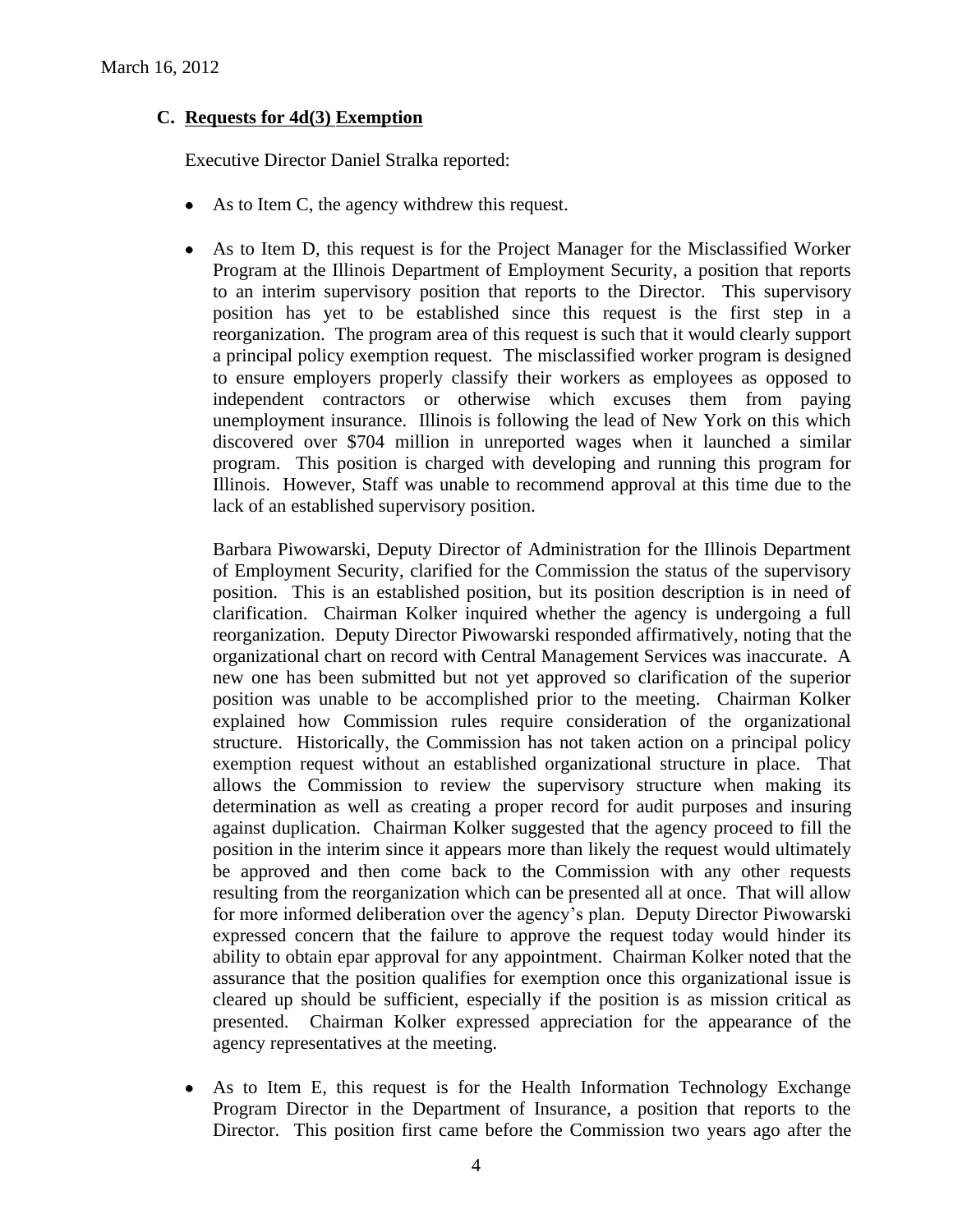Governor issued Executive Order 10-01 creating the Office of Health Information Technology. At that time, the Commission granted the agency's exemption request but only for a term of two years. As that is about to expire, the agency resubmitted its request to the Commission.

One of the goals of this Office is to develop an Exchange which will allow health care providers and other stakeholders to share a variety of health information electronically. Subsequently, legislation was passed last year to create the Illinois Health Information Exchange Authority. This position represents the Department of Insurance on that board. In addition, this position is charged with developing a statewide health insurance exchange. While there are many similarities between the two exchanges, the big difference is that the former is concerned with the transmission of medical records while the latter deals with health insurance information. There is also no enabling legislation for the latter at this point.

While it seems clear that this position will be heavily involved in both principal policy development and implementation on these significant program areas, it is unclear what long-term role it will have once they are up and running. For that reason, it was the Staff recommendation to grant another two-year exemption while these exchanges are being created. The agency had no objection to this limitation.

Commissioner Krey inquired why the delay in implementing this initiative. As there was no agency representative available, Executive Director Stralka simply noted the length of time in general initiatives such as this took, pointing out enabling legislation was passed just last year. Commissioner FitzGerald inquired as to the duration of the term exemption and whether it could be shorter. Chairman Kolker and Executive Director Stralka responded that the Commission has approved shorter term exemptions in the past and that two years was the maximum duration for a term exemption.

As to Item F, this request is for the Chief of the Office of Labor Relations and  $\bullet$ Special Projects for the Illinois State Police, a position that reports to the Legal Office Director who reports to the agency Director. This position serves as chief negotiator and labor relations administrator for the agency, a function that has historically supported principal policy exemption. For that reason, Staff recommended approval of this request

# **IT WAS MOVED BY COMMISSIONER KREY, SECONDED BY COMMISSIONER FITZGERALD, AND THE MOTION ADOPTED 4-0 TO CONTINUE AND GRANT THE REQUESTS FOR 4D(3) EXEMPTION FOR THE FOLLOWING POSITIONS:**

- **D: Project Manager for IDES Misclassified Worker Program (Department of Employment Security)**
- **E: Health Information Technology Exchange Program Director (Department of Insurance)**
- **F: Chief, Labor Relations and Special Projects (Illinois State Police)**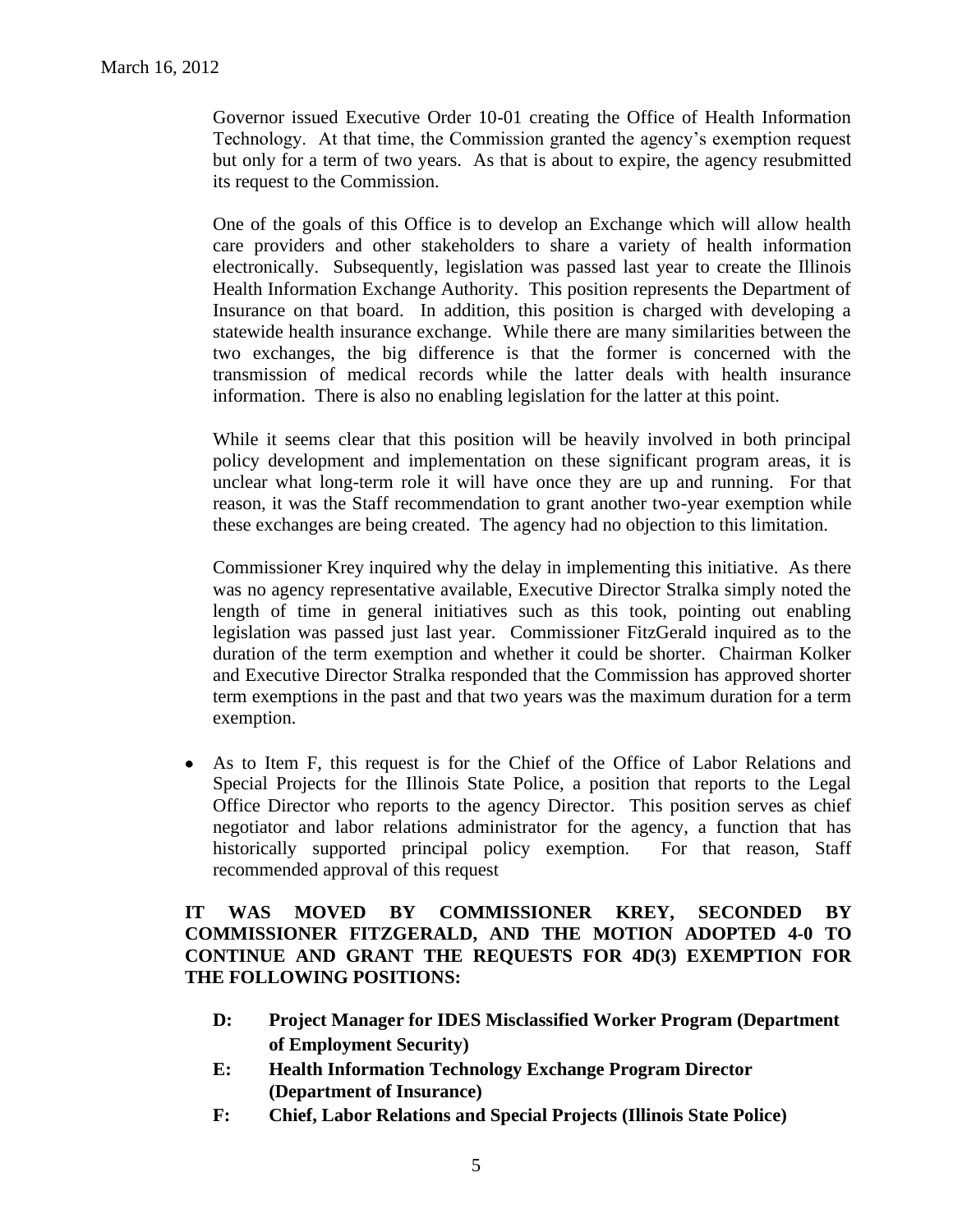# **The following 4d(3) exemption request was continued on March 16, 2012:**

# **D. Illinois Department of Employment Security**

| <b>Position Number</b>  | 40070-44-70-100-00-01                                   |
|-------------------------|---------------------------------------------------------|
| <b>Position Title</b>   | Senior Public Service Administrator                     |
| Bureau/Division         | Revenue                                                 |
| <b>Functional Title</b> | Project Manager for IDES Misclassified Worker Program   |
| Incumbent               | Vacant                                                  |
| Supervisor              | Manager of Revenue Division who reports to the Director |
| Location                | <b>Cook County</b>                                      |

# **The following 4d(3) exemption request was granted on March 16, 2012 for a period of two years:**

#### **E. Illinois Department of Insurance**

| <b>Position Number</b>  | 40070-14-40-000-00-01                                   |
|-------------------------|---------------------------------------------------------|
| Position Title          | Senior Public Service Administrator                     |
| Bureau/Division         | <b>Health Information Technology Exchange</b>           |
| <b>Functional Title</b> | Health Information Technology Exchange Program Director |
| Incumbent               | Colleen Burns                                           |
| Supervisor              | Director                                                |
| Location                | <b>Cook County</b>                                      |

#### **The following 4d(3) exemption request was granted on March 16, 2012:**

# **F. Illinois State Police**

| <b>Position Number</b>  | 40070-21-00-240-00-01                              |
|-------------------------|----------------------------------------------------|
| <b>Position Title</b>   | Senior Public Service Administrator                |
| Bureau/Division         | Office of the Director                             |
| <b>Functional Title</b> | <b>Chief, Labor Relations and Special Projects</b> |
| Incumbent               | Vacant                                             |
| Supervisor              | Chief, Legal Office who reports to the Director    |
| Location                | <b>Sangamon County</b>                             |

# V. CLASS SPECIFICATIONS

The following class title was submitted for creation by the Director of the Illinois Department of Central Management Services:

• Conservation Police Lieutenant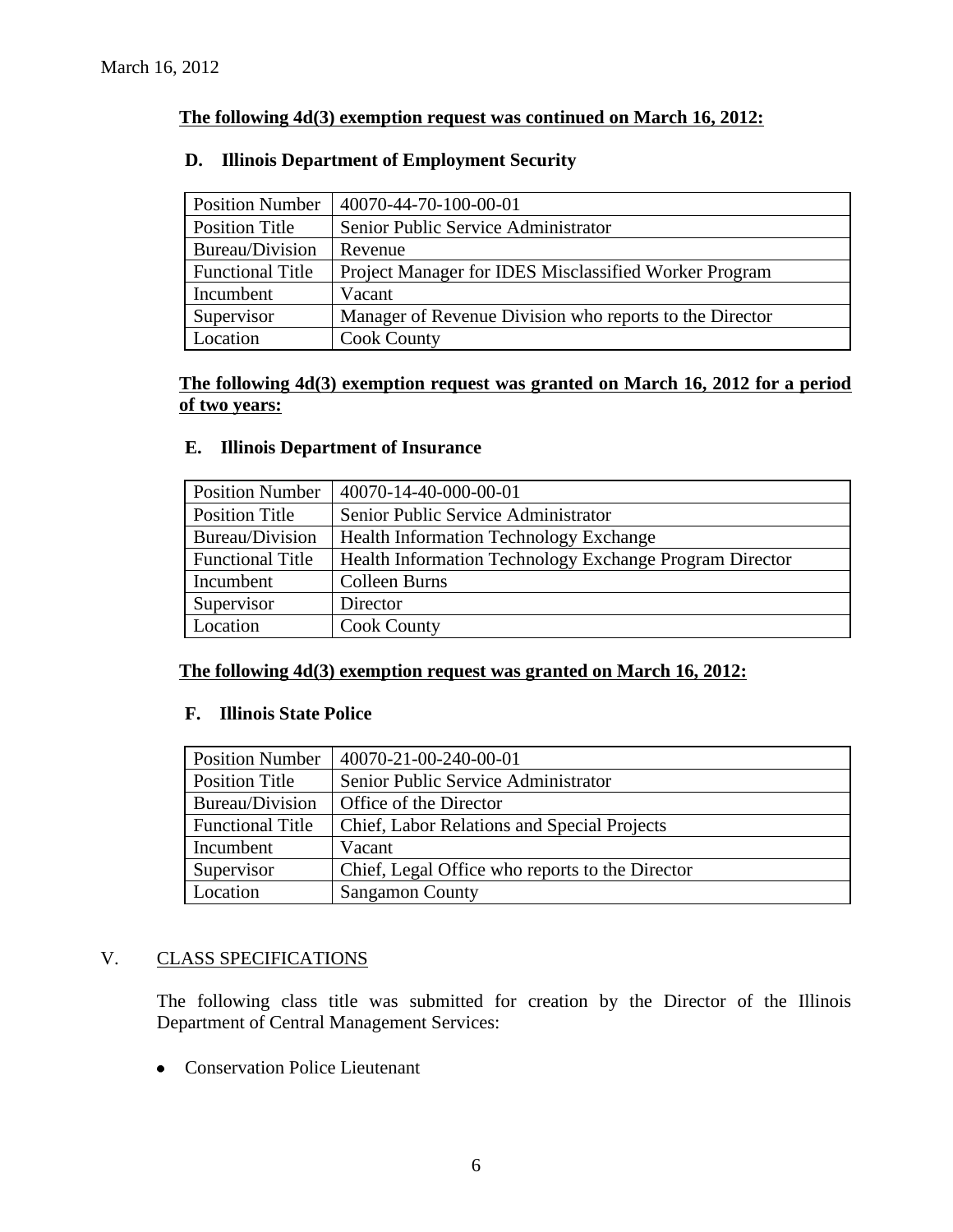Staff Analysis: Assistant Executive Director Barris spoke with Ben Fokum, John Logsdon, and Bill Lipsmire at the Illinois Department of Central Management Services (CMS) about the following questions regarding the creation of the Conservation Police Lieutenant class: If it was a Illinois Labor Relations Board (ILRB) ruling in 2006 upon which the Conservation Sergeant and Conservation Lieutenant classes were included in collective bargaining, why did it take until 2010 for the Conservation Lieutenant class to be created but the Conservation Sergeant class was created in 2006? It was explained that the decision by the ILRB regarding the Lieutenant class occurred on February 1, 2007 and not on February 22, 2006 as represented in the classification analysis. CMS represented that it would submit a corrected copy of the class specification with the correct date. It was also explained that because the employees were included in the appropriate pay scale performing duties assigned to the working titles, neither the agency nor the union pressed for the creation of the class because the employees in the class were performing the work and getting paid accordingly. As explained in the class analysis, these two classes existed prior to broadbanding the classes into the PSA class in 1994 with their working titles and duties previously established.

Assistant Executive Director Barris also asked about the practical differences between the Sergeant and Lieutenant classes. The descriptions indicate both classes act as supervisors without the authority to impose "serious discipline," while both classes have the authority to impose "oral and written reprimands." In addition, if the distinction between the Sergeant and Lieutenant classes is that the Lieutenant class involves "an additional NEW work role…created to encompass functioning as a supervisor of subordinate program specialists," would this still comport with the ILRB ruling? Chairman Kolker asked if the Lieutenants were going to stay in the same title under the collective bargaining agreement. It was explained that the ILRB considered this "new work role" in its decision. It was explained that the union agreed to the creation of the class and that the Lieutenant class would stay under the same title as before. Bill Lipsmire also explained that the difference between the classes was that the Sergeants supervised lower ranking Conservation Officers while the Lieutenants supervised the Sergeants and also supervised statewide program specialists. For these reasons, Staff recommended approval of the new class.

# **IT WAS MOVED BY COMMISSIONER FITZGERALD, SECONDED BY COMMISSIONER KREY, AND THE MOTION ADOPTED 4-0 TO APPROVE THE CREATION OF THE FOLLOWING CLASS TITLE TO BE EFFECTIVE APRIL 1, 2012:**

**Conservation Police Lieutenant**

**IT WAS MOVED BY CHAIRMAN KOLKER, SECONDED BY COMMISSIONER KREY, AND THE MOTION ADOPTED 4-0 TO DISAPPROVE ANY CLASS SPECIFICATIONS RECEIVED BY THE COMMISSION NOT CONTAINED IN THIS REPORT TO ALLOW ADEQUATE STUDY.**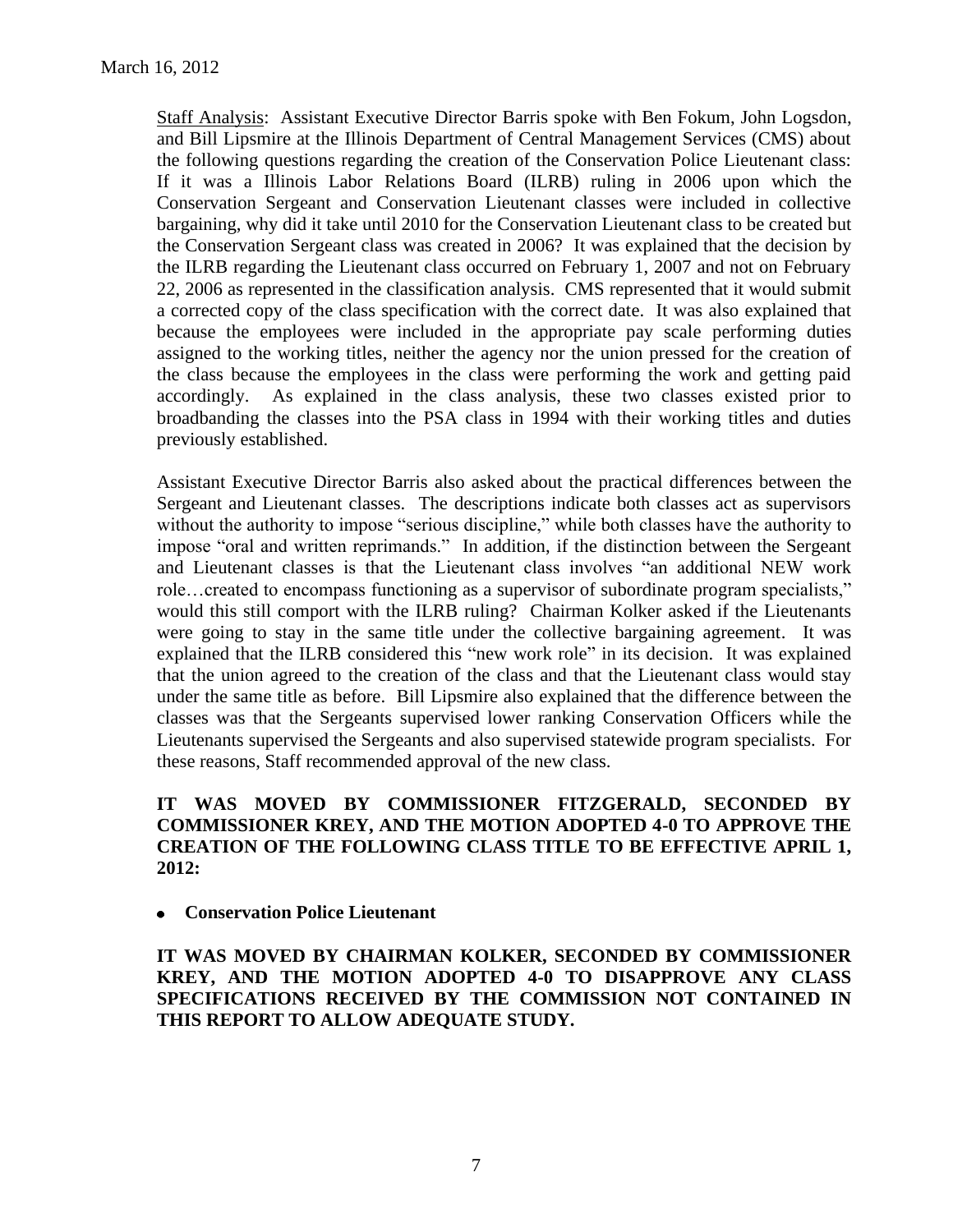#### VI. MOTION TO CLOSE A PORTION OF THE MEETING

**IT WAS MOVED BY COMMISSIONER CUMMINGS, SECONDED BY COMMISSIONER FITZGERALD, AND BY ROLL CALL VOTE THE MOTION ADOPTED 4-0 TO CLOSE A PORTION OF THE MEETING PURSUANT TO SUBSECTIONS 2(c)(1), 2(c)(4), AND 2(c)(11) OF THE OPEN MEETINGS ACT.**

| <b>KOLKER</b> | YES | <b>CUMMINGS</b>       | - YES |  |
|---------------|-----|-----------------------|-------|--|
| DALIANIS      |     | <b>FITZGERALD YES</b> |       |  |
| <b>KREY</b>   | YES |                       |       |  |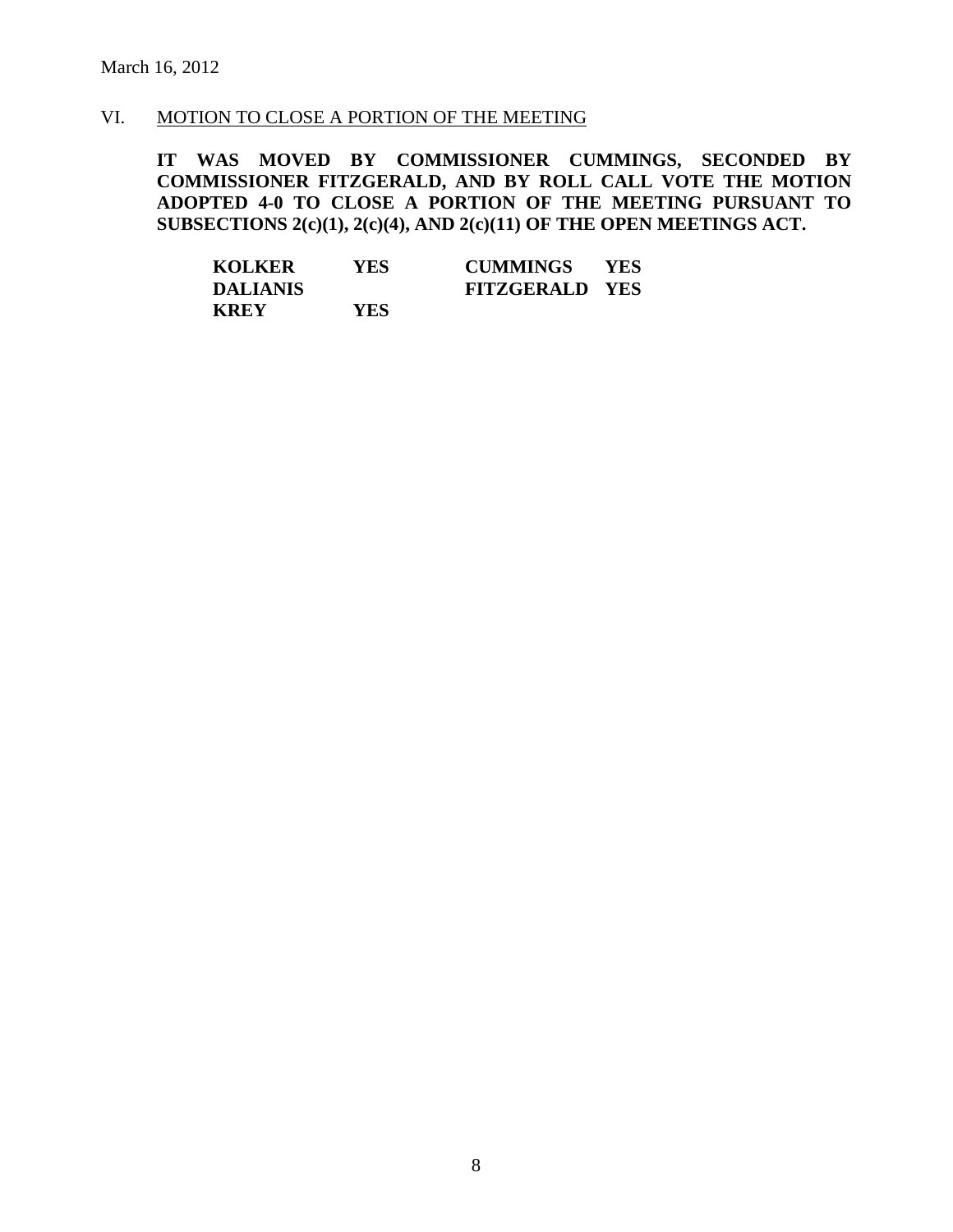#### VII. RECONVENE THE OPEN MEETING

Upon due and proper notice the regular open meeting of the Illinois Civil Service Commission was reconvened at 160 North LaSalle Street, Suite S-901, Chicago, Illinois at 11:38 a.m.

#### PRESENT

Chris Kolker, Chairman; Anita M. Cummings, Ares G. Dalianis, Garrett P. FitzGerald, and Susan Moylan Krey, Commissioners; Daniel Stralka, Executive Director; and Andrew Barris, Assistant Executive Director (by telephone).

### VIII. NON-MERIT APPOINTMENT REPORT

The Personnel Code permits non-merit appointments for a limited period of time, i.e., emergency appointments shall not exceed 60 days and shall not be renewed, and positions shall not be filled on a temporary or provisional basis for more than six months out of any twelve-month period. Consecutive non-merit appointments are not violative of the Code; however, they do present a possible evasion of merit principles and should be monitored. Set forth below is the number of consecutive non-merit appointments made by each department. These statistics are from the Department of Central Management Services' Consecutive Non-Merit Report.

| Agency                                | 1/31/12                     | 2/29/12     | 2/28/11       |
|---------------------------------------|-----------------------------|-------------|---------------|
| Aging                                 |                             | 0           |               |
| <b>Central Management Services</b>    |                             |             |               |
| <b>Children and Family Services</b>   | $\mathcal{D}_{\mathcal{L}}$ |             |               |
| Corrections                           |                             |             |               |
| <b>Employment Security</b>            |                             | $\mathbf 2$ | 3             |
| <b>Healthcare and Family Services</b> | $\mathfrak{D}_{\cdot}$      | 2           |               |
| <b>Historic Preservation Agency</b>   |                             |             |               |
| <b>Human Services</b>                 |                             |             | $\mathcal{D}$ |
| <b>Natural Resources</b>              |                             | 15          |               |
| <b>State Fire Marshal</b>             |                             |             |               |
| Transportation                        | 3                           | 5           | 10            |
| Totals                                |                             | 29          | 33            |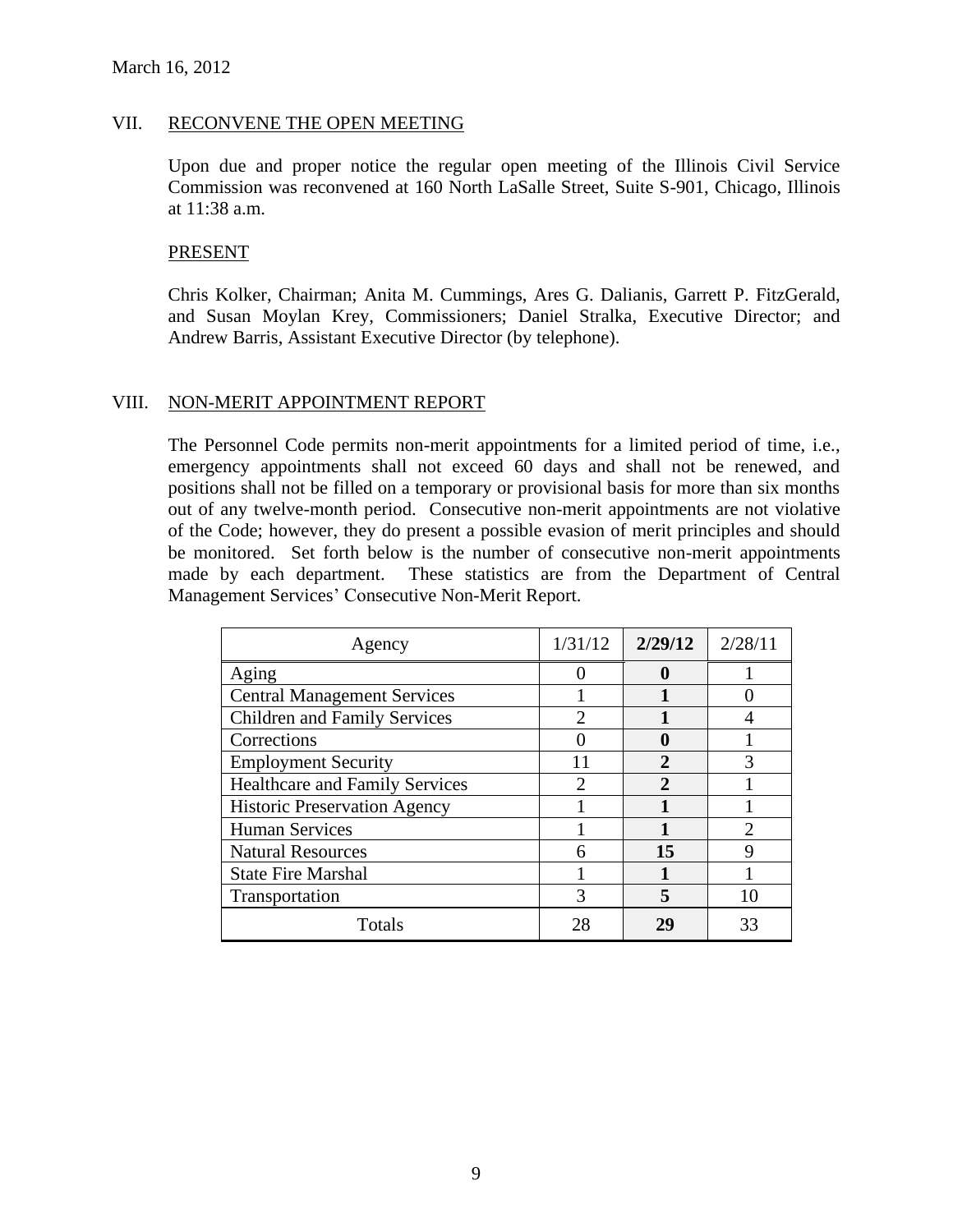# IX. PUBLICLY ANNOUNCED DECISIONS RESULTING FROM APPEAL

# **DA-45-11**

| Employee  | Sheila R. Smith                               | Appeal Date         | 04/12/11                      |
|-----------|-----------------------------------------------|---------------------|-------------------------------|
| Agency    | Corrections                                   | Decision Date       | 03/02/12                      |
| Type      | Discharge                                     | ALJ                 | Daniel Stralka                |
| Change(s) | Tardiness and                                 | <b>Proposal for</b> | Appeal upheld; employee to be |
|           | falsifying sign-in sheet $\parallel$ Decision |                     | reinstated.                   |

**IT WAS MOVED BY COMMISSIONER KREY, SECONDED BY COMMISSIONER DALIANIS, AND BY ROLL CALL VOTE OF 5-0 THE MOTION ADOPTED TO AFFIRM AND ADOPT THE ADMINISTRATIVE LAW JUDGE'S PROPOSAL FOR DECISION DATED MARCH 2, 2012 THAT THE WRITTEN CHARGES FOR DISCHARGE HAVE NOT BEEN PROVEN SO THE DISCHARGE IS SET ASIDE IN WHOLE AND SHEILA R. SMITH IS TO BE REINSTATED TO HER POSITION OF OFFICE ASSOCIATE WITH THE ILLINOIS DEPARTMENT OF CORRECTIONS.**

| <b>KOLKER</b>   | YES  | <b>CUMMINGS</b>       | <b>YES</b> |
|-----------------|------|-----------------------|------------|
| <b>DALIANIS</b> | YES  | <b>FITZGERALD YES</b> |            |
| <b>KREY</b>     | YES- |                       |            |

**DA-9-12**

| Employee  | Lisa L. Barjas             | <b>Appeal Date</b>   | 08/18/11                                    |
|-----------|----------------------------|----------------------|---------------------------------------------|
| Agency    | <b>Employment Security</b> | <b>Decision Date</b> | 03/01/12                                    |
| Type      | Discharge                  | ALJ                  | Daniel Stralka                              |
| Change(s) | Unauthorized               | Proposal for         | 60-day suspension plus duration $\parallel$ |
|           | absences                   | Decision             | of her suspension pending                   |
|           |                            |                      | discharge                                   |

**IT WAS MOVED BY CHAIRMAN KOLKER, SECONDED BY COMMISSIONER KREY, AND BY ROLL CALL VOTE OF 5-0 THE MOTION ADOPTED TO AFFIRM AND ADOPT THE ADMINISTRATIVE LAW JUDGE'S PROPOSAL FOR DECISION THAT THE CHARGES HAVE BEEN PROVEN AND WARRANT A 60-DAY SUSPENSION PLUS THE DURATION OF HER SUSPENSION PENDING DISCHARGE FOR THE REASONS SET FORTH IN THE PROPOSAL FOR DECISION DATED MARCH 1, 2012.**

| <b>KOLKER</b>   | YES        | <b>CUMMINGS</b>       | <b>YES</b> |
|-----------------|------------|-----------------------|------------|
| <b>DALIANIS</b> | <b>YES</b> | <b>FITZGERALD YES</b> |            |
| <b>KREY</b>     | YES.       |                       |            |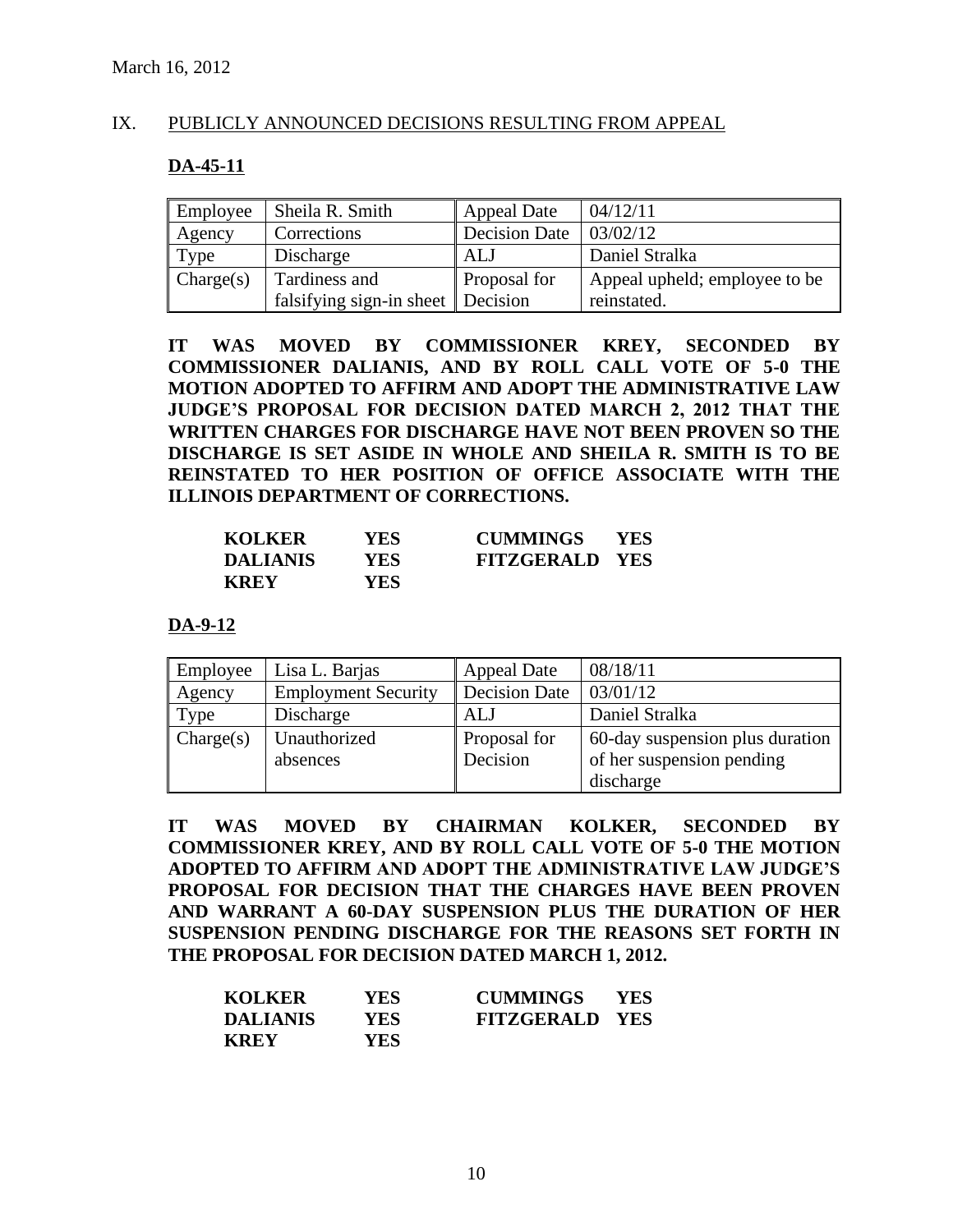# **DA-22-12**

| Employee  | <b>Floyd Crenshaw</b> | <b>Appeal Date</b>   | 09/22/11                         |
|-----------|-----------------------|----------------------|----------------------------------|
| Agency    | Corrections           | <b>Decision Date</b> | 03/02/12                         |
| Type      | Discharge             | <b>ALJ</b>           | <b>Andrew Barris</b>             |
| Change(s) | Socialized with       | Proposal for         | Charges are proven and warrant   |
|           | parolee and failed to | Decision             | 90-day suspension plus duration  |
|           | notify the agency     |                      | of suspension pending discharge. |

**IT WAS MOVED BY COMMISSIONER KREY, SECONDED BY COMMISSIONER DALIANIS, AND BY ROLL CALL VOTE OF 5-0 THE MOTION ADOPTED TO AFFIRM AND ADOPT THE ADMINISTRATIVE LAW JUDGE'S PROPOSAL FOR DECISION THAT THE CHARGES HAVE BEEN PROVEN AND WARRANT A 90-DAY SUSPENSION PLUS THE DURATION OF HIS SUSPENSION PENDING DISCHARGE FOR THE REASONS SET FORTH IN THE PROPOSAL FOR DECISION DATED MARCH 2, 2012.**

| <b>KOLKER</b>   | YES- | <b>CUMMINGS</b>       | <b>YES</b> |
|-----------------|------|-----------------------|------------|
| <b>DALIANIS</b> | YES. | <b>FITZGERALD YES</b> |            |
| <b>KREY</b>     | YES- |                       |            |

# X. APPEAL ON REMAND

# **DA-40-08 ON REMAND FROM APPELLATE COURT (3-10-0156)**

| Employee           | John Gnutek                                                                                                                                                     | <b>Appeal Date</b>                               | 4/06/08                                                                                                       |
|--------------------|-----------------------------------------------------------------------------------------------------------------------------------------------------------------|--------------------------------------------------|---------------------------------------------------------------------------------------------------------------|
| Agency             | <b>DOR</b>                                                                                                                                                      | <b>Decision Date</b>                             | 3/06/09                                                                                                       |
| <b>Type</b>        | Discharge                                                                                                                                                       | <b>ALJ</b>                                       | Daniel Stralka                                                                                                |
| $\text{Change}(s)$ | Removing/releasing confidential<br>documents without authorization;<br>attempting to retrieve e-mails of<br>another employee; conducting<br>unauthorized audits | Recommended<br>Decision<br><b>Final Decision</b> | Proven charges<br>warrant discharge.<br>90-day suspension<br>in lieu of discharge.                            |
| Remanded           | 90-day suspension decision is<br>reversed and vacated; remanded<br>for the Commission to first<br>decide whether the proven<br>violations warrant discharge     | Proposal for<br>Decision on<br>Remand            | Dismissed subject<br>to approval of<br>Commission; Joint<br><b>Motion to Dismiss</b><br>was filed $3/01/12$ . |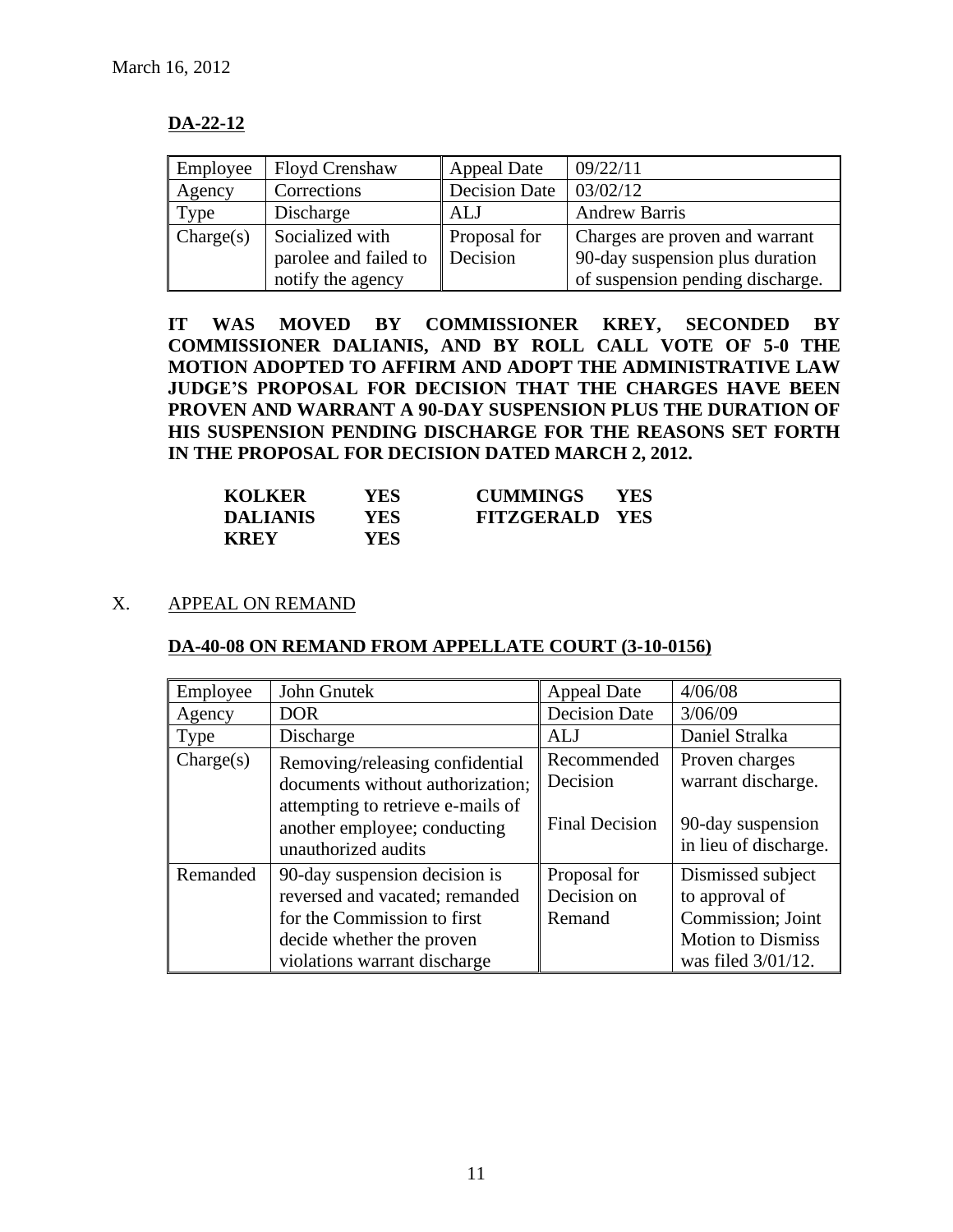# XI. APPEAL DISMISSED WITHOUT DECISION ON THE MERITS

# **DA-43-12**

| Employee  | Barbara Manning              | Appeal Date         | 2/01/12                       |
|-----------|------------------------------|---------------------|-------------------------------|
| Agency    | <b>Illinois Housing</b>      | Decision            | 2/16/12                       |
|           | <b>Development Authority</b> | Date                |                               |
| Type      | Discharge                    | ALJ                 | Daniel Stralka                |
| Change(s) | Not available                | <b>Proposal for</b> | Dismissed subject to approval |
|           |                              | Decision            | of Commission; withdrawn.     |

**IT WAS MOVED BY CHAIRMAN KOLKER, SECONDED BY COMMISSIONER FITZGERALD, AND BY ROLL CALL VOTE OF 5-0 THE MOTION ADOPTED TO AFFIRM AND ADOPT THE ADMINISTRATIVE LAW JUDGE'S PROPOSALS FOR DECISION TO DISMISS THE GNUTEK AND MANNING APPEALS FOR THE REASONS SET FORTH IN THE PROPOSALS FOR DECISION.**

| <b>KOLKER</b>   | YES  | <b>CUMMINGS</b>       | <b>YES</b> |
|-----------------|------|-----------------------|------------|
| <b>DALIANIS</b> | YES. | <b>FITZGERALD YES</b> |            |
| <b>KREY</b>     | YES. |                       |            |

#### XII. STAFF REPORT

Executive Director Daniel Stralka reported:

- The Commissioner's completed Statements of Economic Interest forms were to be returned to him so he could review them as the Ethics Officer in accordance with the State Officials and Employees Ethics Act. After review, all the forms will be submitted to the Secretary of State's office.
- The Commissioner's 2012 Ethics Test materials were distributed to the Commissioners to be completed and the certificates returned to him.
- Commissioners Krey and FitzGerald have yet to be called for confirmation of their appointments by the full Senate.

Assistant Executive Director Andrew Barris spoke with the Attorney General's office about problems encountered with the Open Meetings Act training program accessed through the Attorney General's website. It was explained that some problems might be attributed to the internet browser, i.e., Firefox as opposed to Internet Explorer. Barris offered to forward to the Commissioners an email with troubleshooting tips if any problems were encountered during the training.